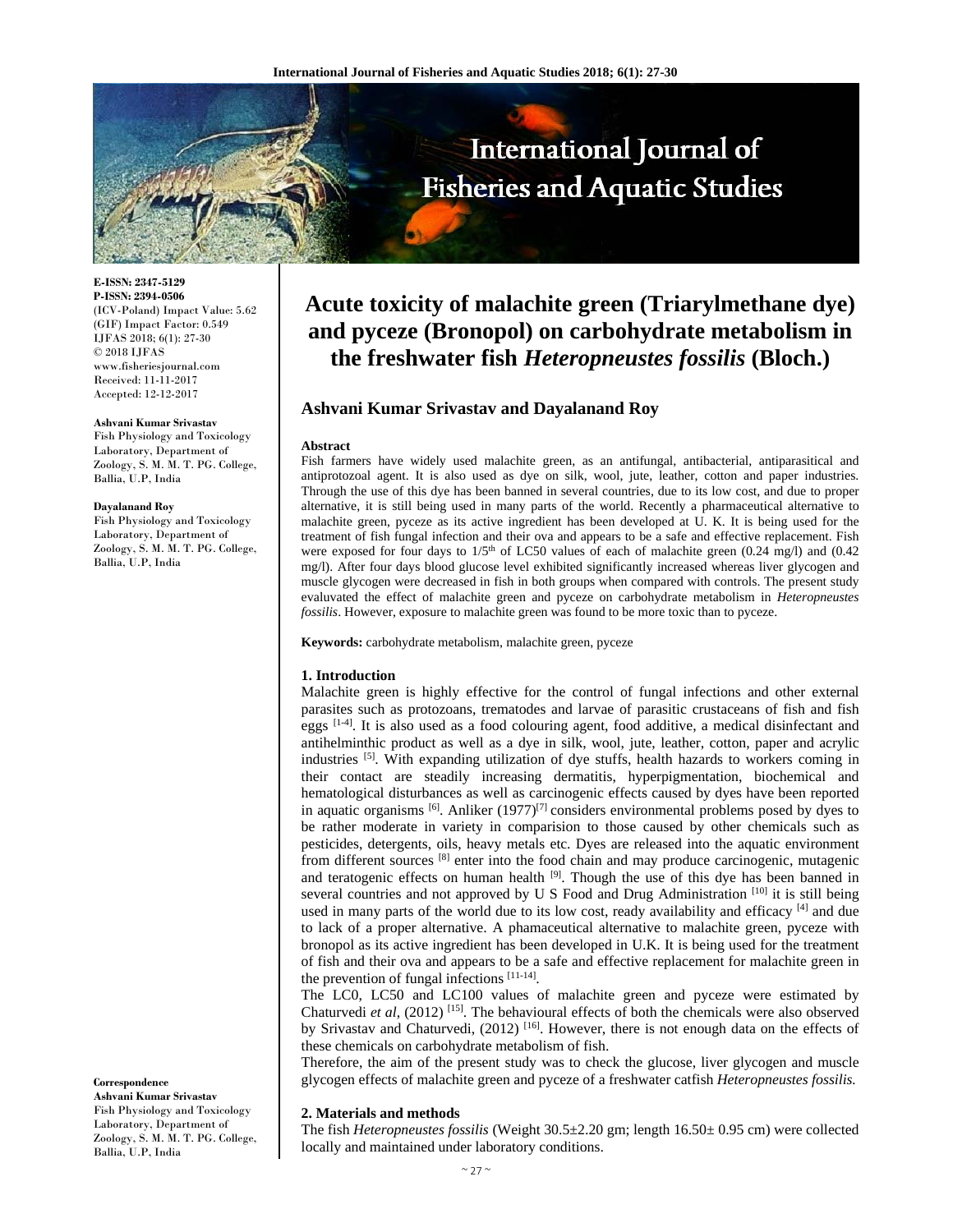They were acclimatized for 15 days under a natural photoperiod and ambient temperature  $(23.8 \pm 1.5^{\circ} \text{ C})$ . The fish were fed daily with dried shrimp ground and flour pellets. Food was withheld on the day before and during acute i.e., 24 hr and 96 hrs exposure. The water used during the experiment was analyzed as per standard method [17]. The physicochemical characteristics of the test water used were: dissolved oxygen  $(7.8 \pm 1.6 \text{ mg dm}^3)$ , hardness  $135.50 \pm 5.20 \text{ mg dm}^3$  (as CaCO3) and pH  $8.3 \pm 0.50$ . Stock solution of both malachite green and pyceze were prepared separately. A group of 30 fish (6 fish/15 l glass jar) was subjected to each of acute (0.24 mg/l) of malachite green and (0.42 mg/l) of pyceze of both were  $1/5<sup>th</sup>$  of LC50 values respectively. Exposure period for acute doses of both were 24h and 96h. Six fish from both experimental as well as control were selected randomly at specific time intervals for analysis of carbohydrate metabolism parameters. At autopsy, the fish were anesthetized with 100 mg/l MS222 (tricaine me than esulfonate). The caudal peduncle was cut off with a sharp razor blade and free flowing blood was collected for the carbohydrate metabolism study. Blood glucose was measured by the method <sup>[18]</sup>. Liver and muscle glycogen contents were measured by the method of  $[19]$ . The statistical significance between the treated and control groups was calculated by the t-test.

## **3. Results and Discussion**

The effects of malachite green and pyceze on the carbohydrate metabolism content of *Heteropneustes fossilis* were observed in the acute [(0.24 mg/l) for malachite green and (0.42 mg/l) for pyceze], concentration for 24hr and 96hrs. The hepatic glycogen content in control fish was 11.23 mg per 100 mg ww of the tissue during experiments. The decrease level of hepatic glycogen was found in treated fish was 9.41 mg per 100 mg ww at 24 hr for malachite green and 9.85 mg per 100 mg ww at 24 hr for pyceze and 8.13 mg per 100 mg ww at 96hrs for malachite green and 9.95 mg per 100 ww at 96 hrs for pyceze.

The muscle glycogen level of control fish was 1.17 mg per 100 mg ww of tissue during experiments. The decrease level of muscle glycogen was found in treated fish was 1.06 mg per 100 mg ww at 24 hr for malachite green and 1.06 mg per 100 mg ww at 24 hr for pyceze and 0.80 mg per 100mg ww at 96hrs for malachite green and 1.00 mg per 100 ww at 96 hrs for pyceze.

The blood glucose level in the control fish was 43.85 mg per 100 cm 3 . The increase level of blood glucose was found in treated fish was 48.81 mg per 100 at 24 hr for malachite green and  $45.73$  mg per 100 cm<sup>3</sup> at 24 hr for pyceze and  $53.40$  mg per 100 cm<sup>3</sup> at 96hrs for malachite green and 49.73 mg per 100 cm 3 at 96 hrs for pyceze.

Glycogen in the form in which carbohydrate is stored in animals mainly in the liver and muscle. It may provide a reserve for acute demand occurring as a result of transient stress <sup>[20]</sup>. A stress situation, such as that caused by acute hypoxia  $^{[21]}$ , strong muscular exercise  $^{[22]}$  or pesticides  $^{[23-26]}$ , has been reported to decrease the hepatic and muscle glycogen contents in fish. Srivastav, *et al*., 2014 [27] also reported to decrease the hepatic and muscle glycogen contents in fish *Cyprinus carpio.* Stress evokes circulating levels of both catecholamines  $[22]$  and glucocorticoids  $[28]$  in fish. Catecholamines deplete the liver and muscle stores of the fish [29]. Thus the marked glycogenolysis in the liver and muscle after acute exposure of malachite green and pyceze in this study was most likely due to the stress induced increase in circulating catecholamines.

Studies on the brown bullhead *Ictalurus nebulasus* indicated that both epinephrine and glucagon bring about a decline in hepatic glycogen concentrations and an increase in the specific activity of hepatic total glycogen phosphorylase assayed with AMP [30]. This provides substantial support regarding glycogenolysis in this study with the activation of the adrenal medullary hormones which are important mediators of stress-induced glycolytic response.

Alteration of the blood sugar level is the primary metabolic sign in vertabrates subjected to a stressful situation. Metal toxicity  $^{[31]}$ , exposure to pulp effluent  $^{[32]}$  and pesticides  $^{[24-26]}$ 33-35] produce hperglycaemia in fish. Srivastav, *et al*., 2014 [27] also reported to increase the blood glucose level in fish *Cyprinus carpio.* The occurrence of malachite green and pyceze- induced hyperglycaemia in the catfish in this study have been due to the mobilization of both hepatic and muscle glycogen stores perhaps brought about by the individual or combined effects of emzymatic, hormonal and respiratory disturbances. Bhatia *et al.* (1973)<sup>[36]</sup> reported an increase in blood glucose concentration due to the gluconeogenic effect of the steroid hormone. A similar impairment in calcium permeability at the level of the cell membrane of the pancreas may inhibit insulin release  $[37]$  resulting in hyperglycaemia.

## **4. Conclusion**

Glucose is primary source of energy. In stress condition glycogen is converted into glucose and fulfills the requirement of energy. Normally, during stress condition feeding does not occurs in fishes so, glycogen is converted into glucose. When fishes are treated with malachite green it becomes in stress condition and stops feeding in response of which glycogen are converted into glucose. Although, in experiment it has been observed that there was change in level of glucose and glycogen of liver and muscle. Similar observations has been seen with pyceze treatment also. On comparison of both malachite green and pyceze detrimental effects of malachite green are more than effect of pyceze. So, it can be concluded that pyceze may be relatively more safe than malachite green for fishes.

**Table 1:** Carbohydrate metabolism changes in *Heteropneustes fossilis* on acute levels of malachite green (0.24 mg/l) and pyceze (0.42 mg/l),  $(1/5<sup>th</sup>$  of 96hr LC50 values) for 24 and 96 hrs

| <b>Parameters</b>                        | Control          | <b>Experimental</b>   |                  |                       |                    |
|------------------------------------------|------------------|-----------------------|------------------|-----------------------|--------------------|
|                                          |                  | Malachite green (24h) | Pyceze (24h)     | Malachite green (96h) | Pyceze (96h)       |
| Liver glycogen $(mg/100 \text{ mg WW})$  | $11.23 \pm 0.19$ | $9.41 + 0.31***$      | $9.85 + 0.26***$ | $8.13 + 0.28***$      | $9.95 + 0.36**$    |
| Muscle glycogen $(mg/100 \text{ mg WW})$ | $17+0.13$        | $1.06 + 0.05$         | $0.06 + 0.02$    | $0.80 + 0.06*$        | $1.00+0.03$        |
| Blood glucose $(mg/100 \text{ cm}^3)$    | $43.85 + 0.85$   | $48.81 + 0.50***$     | $45.73 + 0.51$   | $53.40+0.87***$       | $49.73 + 0.69$ *** |

All values are mean  $\pm$  SE (n=6)

\*P<0.05, \*\*P<0.02, \*\*\*P<0.01, \*\*\*\*P<0.001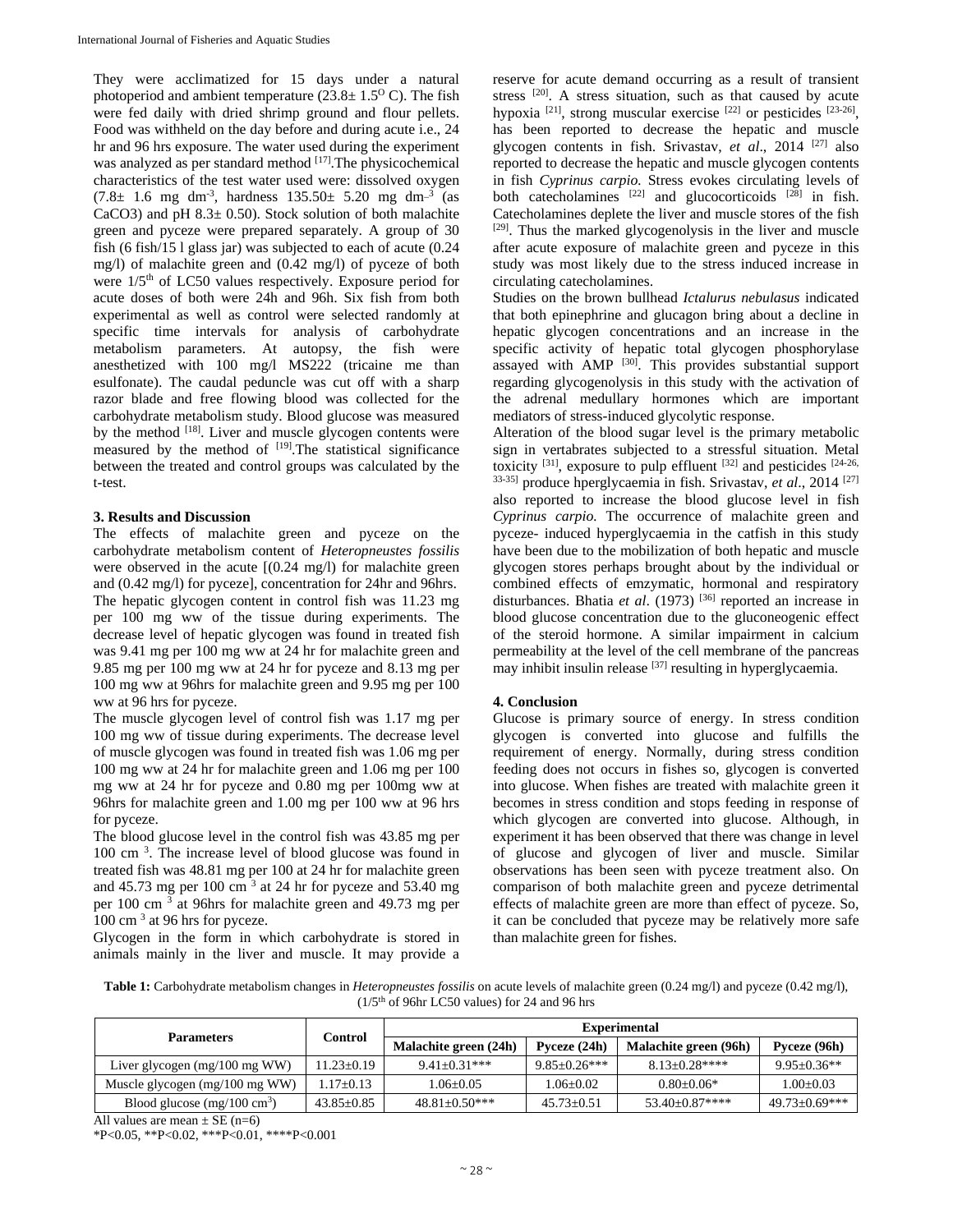## **5. References**

- 1. Hoffman GL, Meyer FP. Parasites of Freshwater Fishes. TFH Publications, Neptune, New Jersey, 1974.
- 2. Bills TD, Marking LL, Chandler Jr. JH. Malachite green: its toxicity to aquatic organisms, persistence and removal with activated carbon. Investions in Fish Control. 1977; 75:6.
- 3. Alderman DJ. Malachite green: a review. Journal of Fish Diseases. 1985; 8:289-298.
- 4. Schnick RA. The impetus to register new therapeutants for aquaculture. The Progressive Fish Culturist. 1988; 50:190-196.
- 5. Culp SJ, Beland FA. Malachite green: a toxicological review. Journal of the American College of Toxicology. 1996; 15:219-238.
- 6. Khanna SK, Das M. Toxicity, Carcinogenic potential and clinicoepidermiological studies on dyes and dye intermediates. Journal of Scientific & Industrial Research. 1991; 50:955-974.
- 7. Anliker R. Colour chemistry and the environment. Ecotoxicology and Environmental Safety. 1977; 1:211- 237.
- 8. Mariasca MJ, Valles B, Riva MC, Crespo S. Sublethal effects of synthetic dyes on rainbow trout *Onchorhynchus mykiss*, a light and electron microscope study. Diseases of Aquatic Organisms. 1992; 12:103-110.
- 9. Klien E, Edelhauser M, Lippold R. Occurrence and determination of residues of malachite green and Leucomalachite green in edible fish. Deutsche Lebensmittel Rundschau. 1991; 87(11):350-352.
- 10. Chang-Jun C, Daniel RD, Carl EC. Biotransformation of malachite green by the fungus *Cunninghamella elegans*. Applied Environmental Microbiology. 2001; 67(9):4358- 4360.
- 11. Cawley GD. Bronopol: an alternative fungicide to malachite green. Fish veterinary Journal. 1998; 3:79-81.
- 12. Pottinger TG, Day JG. A *Saprolegnia parasitica* challenge system for rainbow trout:assessment of Pyceze as an antifungal agent for both fish and ova. Diseases of Aquatic Organisms. 1999; 36(2):129-141.
- 13. Hardwick J. Pyceze an alternative to malachite green TRTO1.Trout News (CEFAS), 2000; 30 July, pp. 28-29.
- 14. Kaijser B, Torud B, Sorgaard M. Replacing malachite green. Fish Flash Internal. 2001; 28(7):25.
- 15. Chaturvedi N, Srivastav AK, Abhinav, Srivastava SJ. Studies on acute toxicity of malachite green and Pyceze on certain freshwater fish, *Cyprinus carpio, Colisa fasciatus* and *Heteropneustes fossilis.* Journal of Interacadmecia. 2012; 16(1):147-153.
- 16. Srivastav AK, Chaturvedi N. Effects of malachite green (Triarylmethane dye) and Pyceze (Bronopol) on the behavior of certain freshwater fish *Colisha fasciatus* (Bl. & Schn.), *Cyprinus carpio* (Linn.) and *Heteropneustes fossilis* (Bloch.) Journal of Experimental Zoology India. 2012; 15(2):477-479.
- 17. APHA. American Water Works Association and Pollution Control Federation (24<sup>th</sup> Ed.) Washington. American Publication Health Association. 2005, 801.
- 18. Oser BL. Hawk's physiological chemistry. Delhi, Tata Mc Graw Hill. 1965; 1472.
- 19. Van der Vies J. Two methods for determination of glycogen in liver. Biochemical Journal. 1954; 57:410- 416.
- 20. Love RM. The chemical biology of fishes. New York,

Acad. Press. 1980; 943.

- 21. Burton DT, Jones AH, Carns J jr. Acute Zinc toxicity of rainbow trout, *Salmo gairdneri,* confermation of the hypothesis that death is related to tissue hypoxia. Journal of Fisheries Research Board of Canada. 1972; 29:1463- 1466.
- 22. Nakano T, Tomlinson N. Catecholamine and carbohydrate concentrations in rainbow trout (*Salmo gairdneri*) in relation to physical disturbance. Journal of Fisheries Research Board of Canada. 1968; 25:603.
- 23. Singh NN, Srivastava AK. Effect of rormothion on carbohydrate metabolism in Indian catfish *H. fossilis.* Environmental Research. 1982; 28:335-339.
- 24. Srivastava Anil K, Srivastava Ashok K. Chlordane induced changes in the carbohydrate metabolism of the Indian catfish *H. fossilis* (Bloch). Bulletine of the Institute of Zoology, Academia Sinica. 1988; 27(4):211- 215.
- 25. Ferrando MD, Andreu-Miliner E. Effects of lindane on fish carbohydrate metabolism. Ecotoxicology and Environmental Safety. 1991; 22:17-23.
- 26. Srivastava Arun k, Srivastava Anil K. Effects of ;chlordecone (CD) on carbohydrate metabolism in the catfish *H. fossilis.* Pollution Research. 1995; 14(1):19-25.
- 27. Srivastav AK, Srivastava SJ, Roy D. Microcystin LR induced changes in the carbohydrate metabolism the freshwater fish, *Cyprinus carpio* (Linn.). Journal of Experimental Zoology India. 2014; 17(2):581-583.
- 28. Schreck CB. Stress and compensation in teleostean fishes: response to social and physical factors. In: pickering A. D. (ed.) stress and fish. New York, Acad. Press. 1981; 294-321.
- 29. Larsson A. Metabolic effects of epinephrine and norepinephrine in the eel, *Anguilla anguilla L.* General and Comparative Endocrinology. 1973; 20:155-167.
- 30. Umminger BL, Benziger D. In vitro stimulation of hepatic glycogen phosphorylase activity by epinephrine and glucagon in the brown bullheah *Ictalurus nebulosus.*  General and Comparative Endocrinology. 1975; 25:96- 104.
- 31. Larsson A, Haux C. Altered carbohydrate metabolism in fish exposed to sub-lethal level of cadmium. Journal of Environtal Biology. 1982; 3:71-81.
- 32. Mc Leay DJ, Brown DA. Stress and chronic effects of untreated and treated bleached Kraft pulp mill effluent on the biochemistry and stamina of juvenile coho Salmon, *Oncorhynchus kisutch.* Journal of Fisheries Research Board of Canada. 1979; 36:1049-1059.
- 33. Srivastava Anil K, Mishra J. Effect of lindane on carbohydrate metabolism and on blood chloride in Indian catfish *Hetepneustes fossilis* (Bloch). Acta Hydrobiologica. 1982; 24:175-181.
- 34. Gluth G, Hanke W. A comparison of physiological changes in carp, *Cyprinus carpio,* induced by several pollutants at sub-lethal concentration. The dependency on the temperature. Comparative Biochemestry and Physiology. 1984; 796:39-45.
- 35. Mishra J, Srivastava AK. Effect of chlordane on the blood and tissue chemistry of a teleost fish, *Heteropneustes fossilis,* Cellular and Molecular Biology. 1984; 30:519-523.
- 36. Bhatia SC, Sharma SC, Venkitassubramanian T A. Effect of dieldrin on hepatic carbohydrate metabolism and protein biosynthesis in vivo. Toxicology and Appled